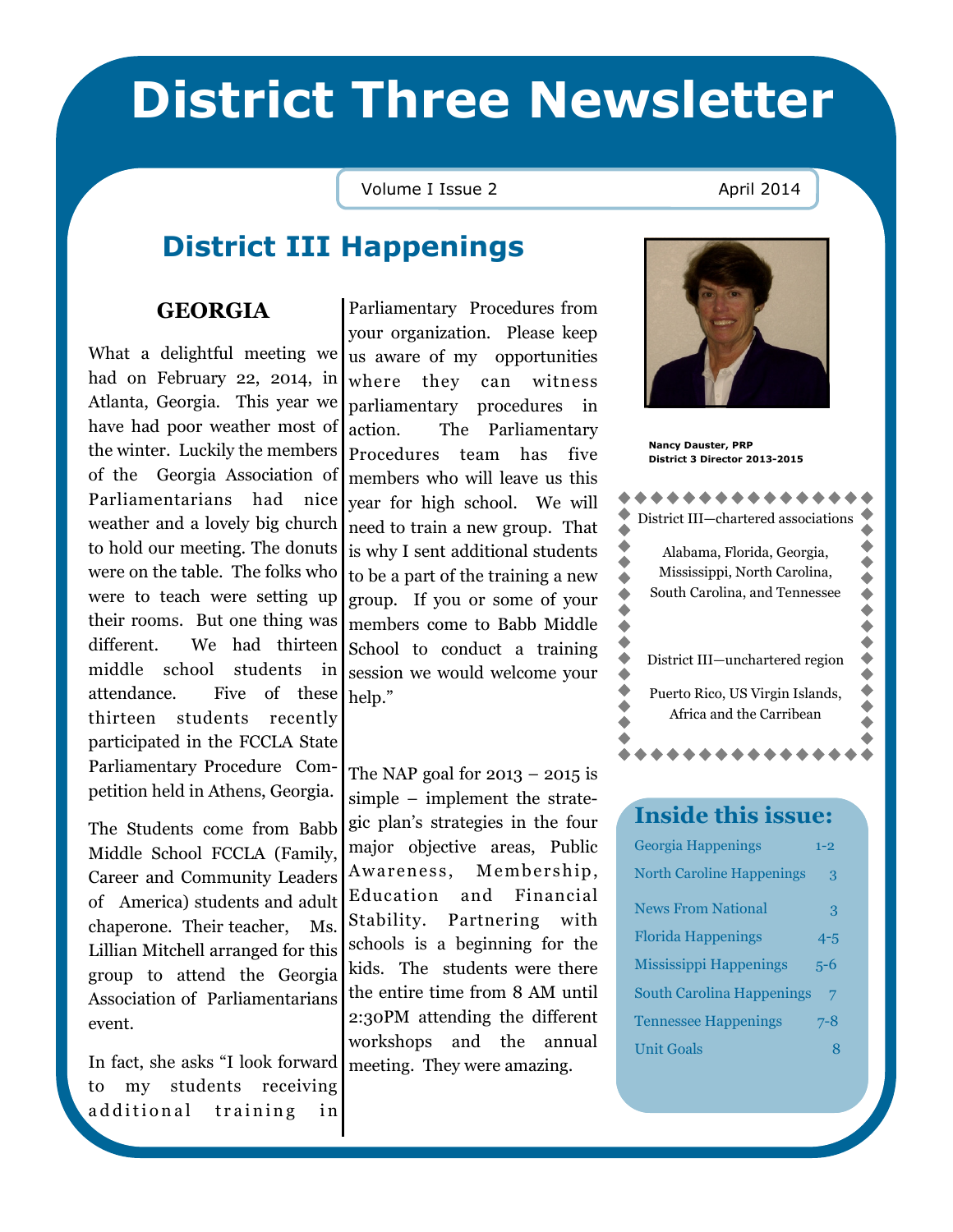The students who attended can be seen in the below photo. Can you find the teacher?

First Row Left to Right: DeMarcus Fortner, Jada Headspeth, Wendy Salazar, Eddie Valdez, Duyen Ngo and Jerry Nguyen



Row 2 Left to Right: Thy Loan Pham, Ms. Valencia Williams, Katie Garcia, Uriel Martinez-Codina, Leonardo Daniel Penaloza, Vincent Knight, and Joyceyn Martinez.

There was good attendance by members of the Georgia Association of Parliamentarians and some potential new members.



Members and students attending a workshop led by Nancy Dauster, NAP District Three Director. Can you find me in the picture?

Georgia Association of Parliamentarians officers and board members –



1 st First row L to R: Rita Mauro, Secretary; Zenda Bowie Atlanta Unit President, Pat Summers, Parliamentarian; Ray Daniels, Vice President and Dogwood Unit President;

2nd row L to R; Valerie Martin, Historian; Corliss Baker, President; Marcia Chandler, Auditor; Gloria Cofer, Educational Committee Chair; Carol Davis, Membership Committee Chair.

"We would like to give credit for the photos to James Mauro, a professional photographer in Marietta, Georgia, www.jmaurophoto.com who made these photos and many others available to us at no cost."

### PUERTO RICO

Congratulations to everyone in the Puerto Rico Unit 100 % Dues Renewal

Ricardo E. Villalon Carlos E. Carrion-Ramos Marie L. Diaz De Leon Ariel Z. Ortiz-Blanco Antonio Ortiz-Rodriguez Milton Rosario Soto RP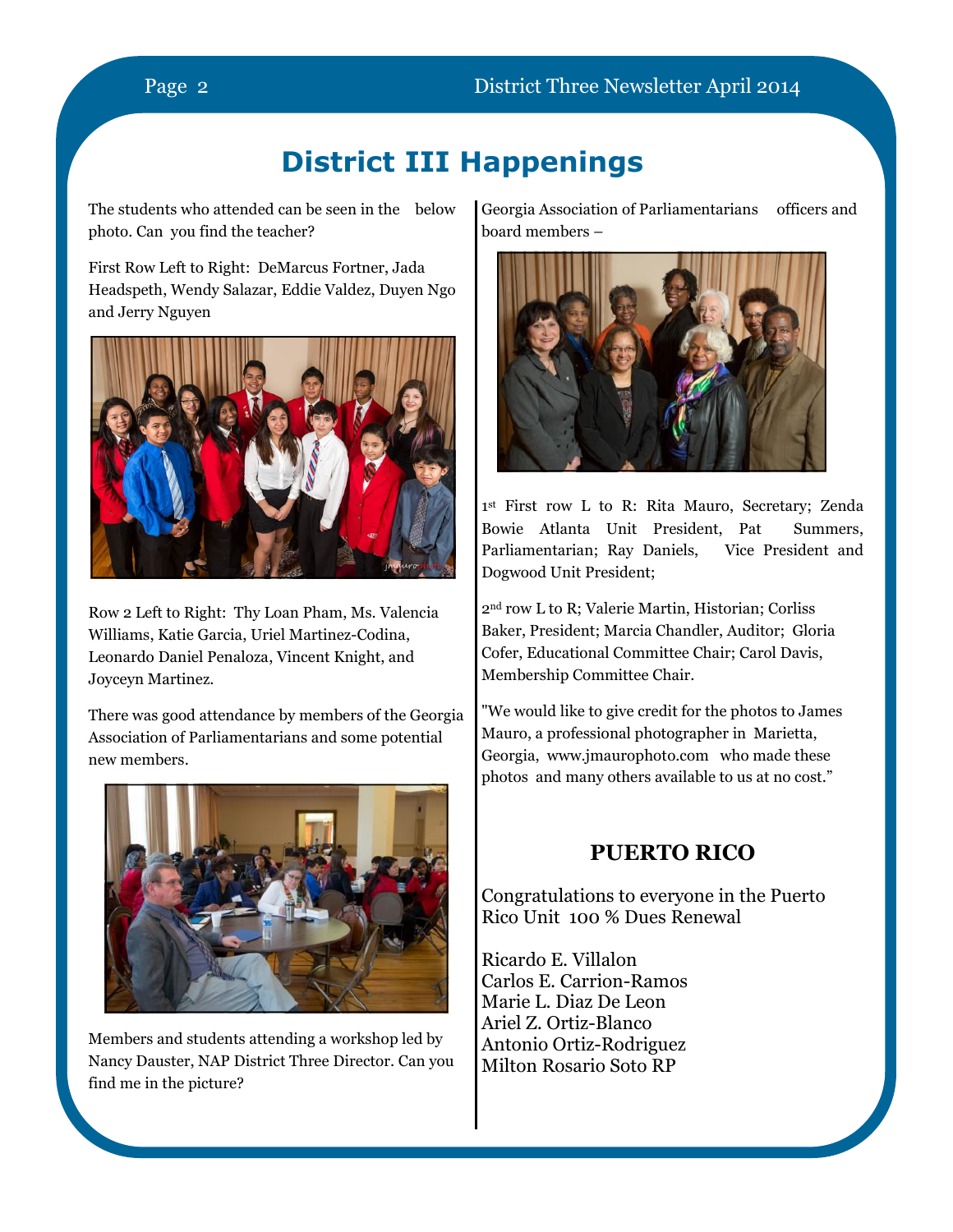### North Carolina Annual Meeting Saturday March 29, 2014

After many months it became time for the North Carolina Annual Meeting. Members come from all over the state. One gentleman , Ken Morgan, has been a member for about twenty years and this was his first time at the State Annual Meeting.

The youngest girl in the room is now a classroom teacher. She was on the team that came very close to Starting on right: Henry Jones , Lisa McDow ,

winning the Skills contest that year.

After listening to the information from NAP and discussing the topics, the meeting moved right along to the lecture. We were able to get in a presentation followed by breaking

into groups and discussing the topics



President Tannis Flynn Nelson & Nancy Dauster, District III Director

assigned. The volume was loud, a good sign.

Finally it was time to for each group to report just as lunch arrived. After the pie we finished the answers and hoped the rain would hold off.

Pictures from the North Carolina Annual Meeting

Starting on right: Antenor J. Adam, David Harris, Shirley Hamilton, RP , Betty Marshall and Ken Morgan.





Jessie Howell, Caroline Register , Mike Shiflett and Ernestine Ledbetler

### NEWS FROM NATIONAL

NAP is now able to communicate with every member on a regular basis using our new email newsletter now called the NAP Newsflash. What was once available to associations is now sent to everyone.

NAP will offer education and leadership in a number of ways: online, classroom, one-at-a-time, and the traditional two-day formats. It's all about you having choices that fit your schedule and your pocketbook.

NAP will offer education and leadership courses online for members not able to travel to conferences and conventions. We want to make great parliamentary classes available to every member.

NAP will bring you current news through the NAP Newsflash. The National Parliamentarian will focus on education, unit programs, and material you can use in your parliamentary work.

### . **. . . . . . . . .** Did You Know?

Any member of District III can submit articles, personal or unit achievements , or any other information you would like all District III members to be aware of.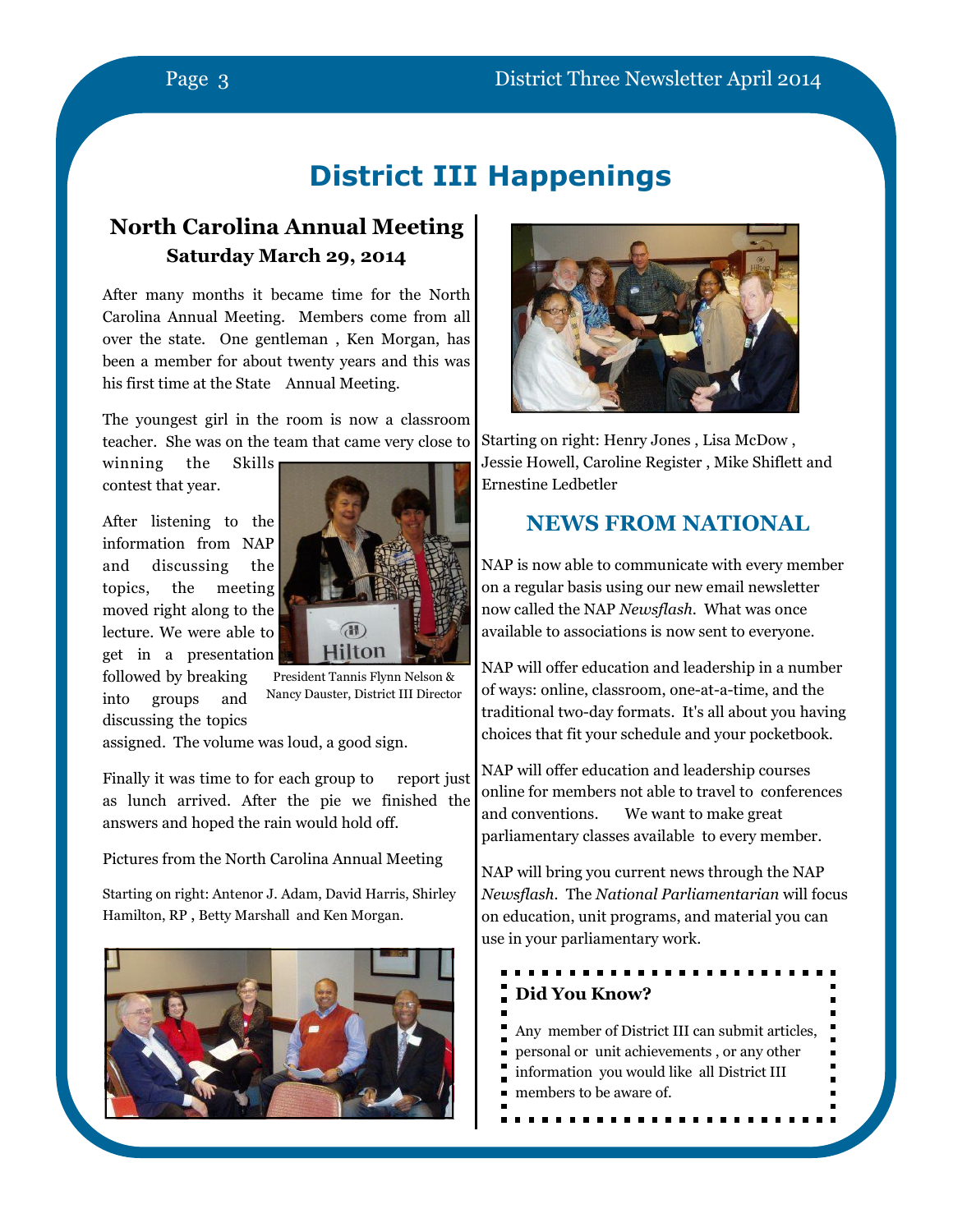### FLORIDA

### Registered Parliamentarian Study Group Charlotte County

Janet A. Wilson, MD, PRP, CP – T, and Army Colonel, became a member of the Charlotte County Parliamentarian Unit in Florida in 2000. She quickly passed the different exams for NAP and AIP, the American Institute of Parliamentarians.

She set up a class for students who wanted to become Registered Parliamentarians and others who are just learning. At least eight people have gone on to become either a Professional Registered Parliamentarian or a Registered Parliamentarian and many who attend for more knowledge.

The students are assigned topics to study. The questions on the test are not near each other but scattered through each of the five Parts. Janet reviewed each major topic and grouped them together so the students will focus on certain topics each week.

There are five parts to the Registered Parliamentarian exam. The first Part is Research (Open Book) and consists of finding five direct Quotations found in RONR. The applicant has 30 minutes to locate the page references. You must find four of the five to pass this portion. For the class, Janet would give us a few written samples each week. We would get out RONR and try to find the quotations. The more we practiced the easier it became.

The other Parts are Part II Motions and Related Procedures, Part III Meetings, Sessions, Conventions and Related Procedures, Part VI Officers, Elections, Voting, Boards and Committees and Related Procedures and Part V Rules of the Assembly and Related Procedures.

Janet Wilson passed away in 2009, following the NAP Convention in San Francisco.

### COMMUNITY ASSOCIATION TRADE SHOW

### Florida State Association

Participation in the Community Association Day Trade Show in Bradenton, Florida was a marvelous first step in advocating for our organization and the body of knowledge we may bring to the efforts of the attendees. Given Florida's 38,000 Condo and HOA boards, the quality of their meetings has a significant impact on the quality of life for about six million of us who live in these communities. While most of the 300-400

attendees we approached had a varying understanding of RONR, very few knew of FSAP and the unit resources available within the community. I am hopeful that the Bradenton



Unit of Parliamentarians may gain several new members from this activity and I am certain that we have raised awareness of the correlation between Robert's Rules of Order and quality meetings.

 Looking ahead, I hope FSAP will consider doing another of the seven regional Community Association Institute Trade Shows in Florida and possibly the state-wide event next year. Our new banner was well received and the huge gavel was a good focal point. I would also recommend the hourly Robert's in Brief raffle and the O'Henry candy bars. Rack cards were excellent as handouts and as talking points with the attendees. The yellow NAP cheat sheets were fabulous handouts and I trust will appear at board meetings throughout SW Florida..."reaching out" long after our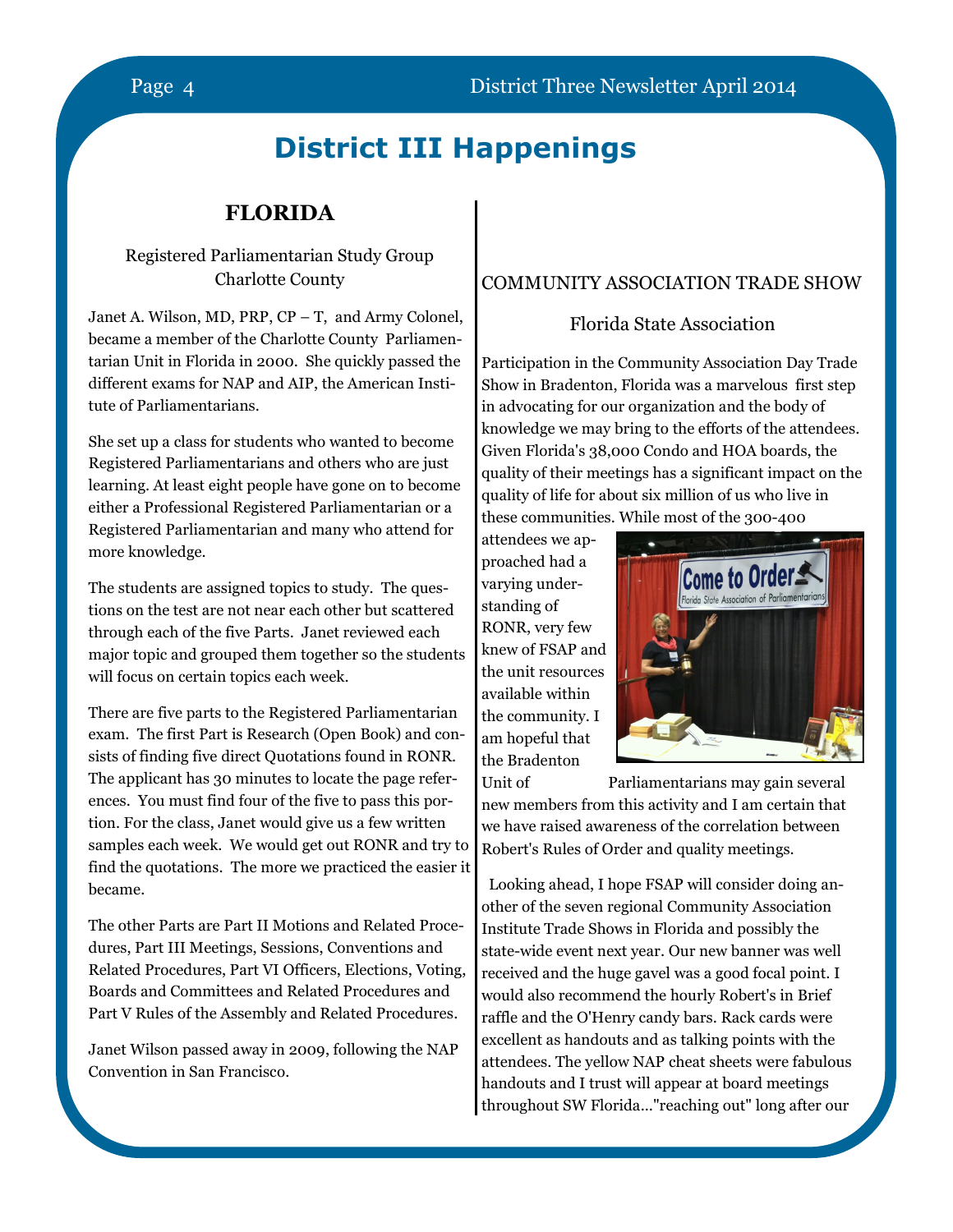### Page 5 District Three Newsletter April 2014

## District III Happenings



 On Left: Tim Wynn,PRP On Right: Beth Bond

### MISSISSIPPI

MISSISSIPPI LEGISLATURE—

2014 Regular Session

To: Rules

Lastly, to the

team that worked the booth, I would sign on with this crowd in any endeavor. We were the least laid back booth staff in the hall, assertively carrying our message to EACH person who walked by...carnival barkers with a "hook" could take lessons from our team. Sandwiched between a sedate attorney specializing in termite lawsuits and a bank that was giving away money, we pretty much captured the real estate. Shirley Brodbeck, FSAP President, I thank you and the Committee for your vision in selecting the venue and providing the resources to support the booth staff. Our FSAP President's on-site management was flawless. Thanks to all. Beth Bond , Bradenton President

### Florida State Annual Meeting

The 62nd Annual Meeting of the Florida State Association of Parliamentarians will be held on May 2– 4 , 2014 at the Holiday Inn Sarasota - Lakewood Ranch located in Sarasota, Florida

Mary L. Randolph, CPP-T,PRP , NAP 1st Vice President will be our guest and the keynote speaker Saturday evening.

For reservations or information, contact Shirley Brodbeck, RP, Florida State Association President or Nancy Dauster, PRP, District III Director.

 By: Representatives Zuber, Aldridge, Baria, Brown (20th), Chism, Crawford, DeLano, Guice, Gunn, Holloway, Hood, Huddleston (15th), Martinson, Read, Rogers (14th)

### House Concurrent Resolution 40 (As Adopted by House)

A CONCURRENT RESOLUTION COMMENDING AND CONGRATULATING THE MISSISSIPPI ASSOCIATION OF PARLIAMENTARIANS ON THE OCCASION OF ITS FIFTH ANNIVERSARY AS A CHARTERED DIVISION OF THE NATIONAL ASSOCIATION OF PARLIAMENTARIANS, AND TO DESIGNATE THE MONTH OF APRIL 2014 AS NATIONAL PARLIAMENTARY LAW MONTH IN THE STATE OF MISSISSIPPI.



Rebecca (Becky) Rutz, MAP President accepting Joint Resolution for Mississippi Unit's 5th year and Parliamentary Law Month April 2014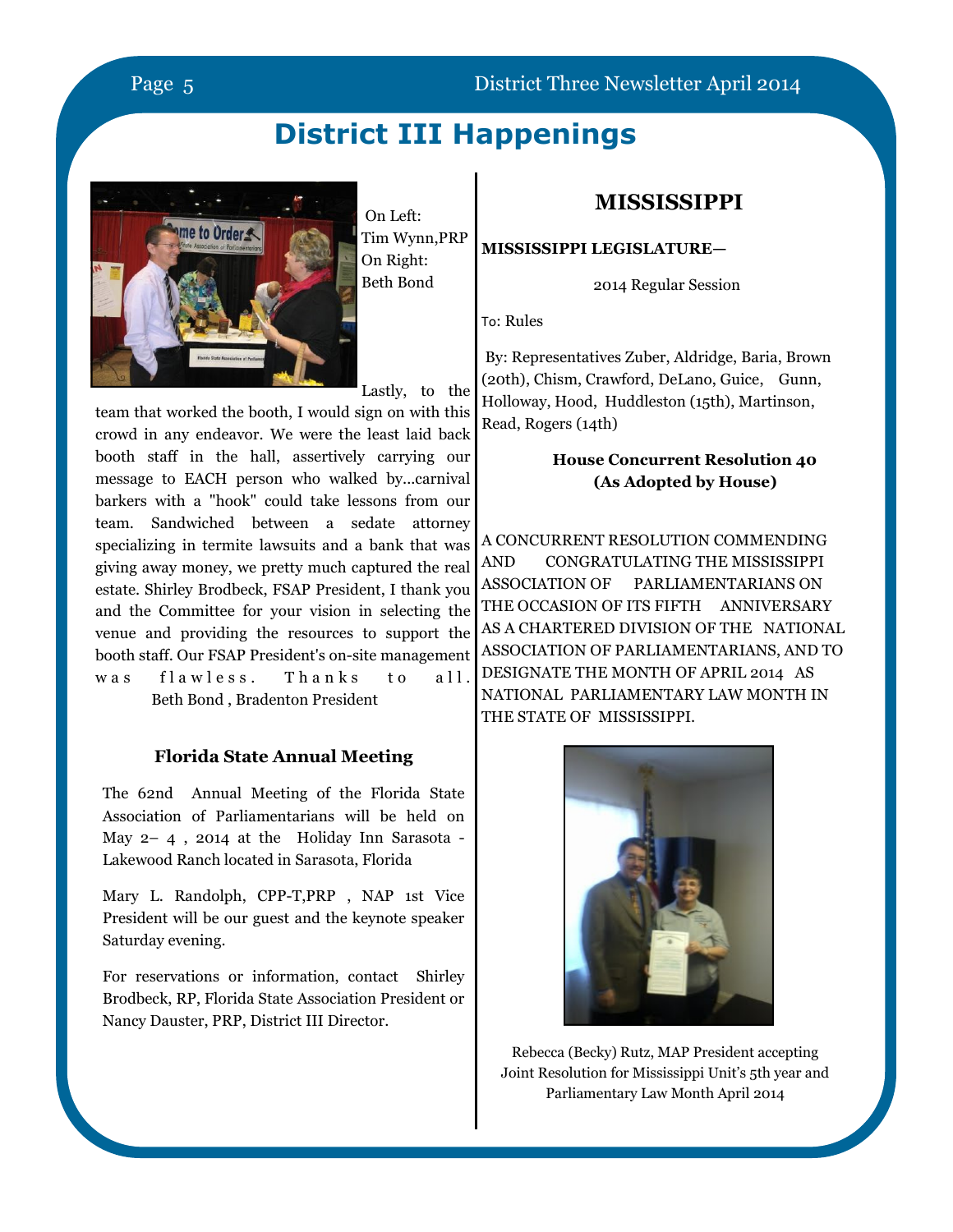### Mississippi Association of Parliamentarians

### CALL TO CONVENTION

May 2 & 3, 2014

 The Fifth Annual Meeting and Convention of the Mississippi Association of Parliamentarians will be held Friday evening and Saturday, May 2 & 3, 2014. The location will be the Cabot Lodge, Jackson North. A registration form may be found online at the Mississippi Association of Parliamentarians site at: http://www.msparliamentarians.org

Friday afternoon there will be a workshop/seminar led by Alison Wallis, PRP. There will be a separate registration for this event as we will be promoting this beginning parliamentary workshop/seminar to the general public. A joint activity registration form can be found on the website.

Friday evening will be a social time with dinner either on your own or with other MAP members. Saturday morning will be workshops and the annual meeting will be Saturday afternoon. A more complete convention schedule will be coming soon and posted to the website.

Please note that the room rate at the Cabot Lodge has been raised but the registration fee for the Convention has not.

Rebecca (Becky) Rutz, MAP President April 1, 2014

The board is suggesting the following amendment to the MAP Bylaws:

### ARTICLE V

### **Officers**

### Section 5. Elections

A. The officers shall be elected at the annual meeting (strike period and add) in odd numbered years.

### PROVISO

(Date to be inserted upon adoption)

 The election scheduled for the Annual Meeting in 2014 shall not be held and those officers already serving shall continue their term for one (1) additional year.

Rationale for change: During the MAP 2013 Annual Convention and meeting it was brought to our attention that MAP will always be "out of sync" with NAP as we currently elect in even numbered years. This means our state association officers will be listed incorrectly in the NAP Membership book each biennial. It was suggested by then NAP President Henderson and subsequently by NAP Executive Director Chamberlain that we adjust our election year. Upon further discussions with both President Henderson and Executive Director Chamberlain, the best way to accomplish this alignment would be to amend the Bylaws and for the current officers to continue their terms of office for one additional year in order to bring about the desired result.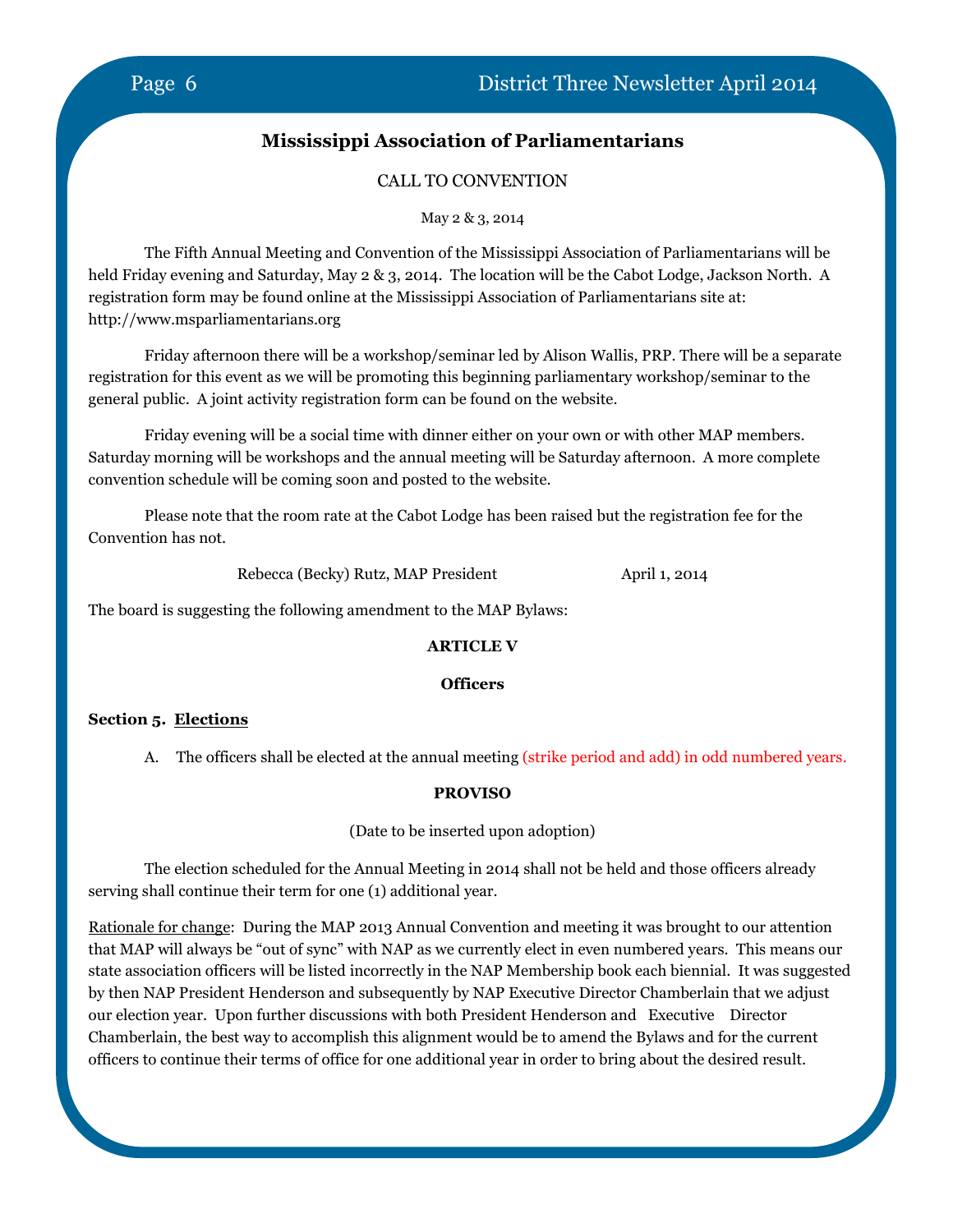### South Carolina Board



From left to right:

Louis Igou Hodges, Treasurer, Lavon Jones, Secretary, Laura K. Legrand, PRP President, Rochester A. Baker Sr., PRP Past President, Gerry W. Coleman, Vice President, Katherine Cliatt, Parliamentarian, Beth Cribbe, At Large.

### **TENNESSEE**

Tennessee Delta Unit of Parliamentarians Christmas Celebration 2013

By Robert B. Blair, Ph.D., PRP, TDUP Vice President

Attached is a photograph of the members of the Tennessee Delta Unit of Parliamentarians that attended our Christmas Celebration on December 21, 2013 in Nashville, Tennessee. The Delta Unit had just completed a thorough five-month (July-November) study of the NAP Membership Exam Study Questions to prepare provisional members to take the exam and review/practice basic concepts for veteran members. The programs were titled: Politaire (Questions 1-96); Handle This Motion, Baby! (Questions 97-152); Oceans of Motions (Questions 153-246); Fall Clean Up: Meetings, Minutes, and Committees (Questions 247-300); and Parliamentary Procedure Quiz Bowl (Questions 1-300).

The celebration included recognition of the two members that passed the NAP Membership Exam in November: Nancy D. Gilley and Constance Smith-Burwell. Five more provisional members are continuing to prepare to take the membership exam this spring. The Tennessee Delta Unit of Parliamentarians currently has 11 regular members (3 PRPs and 2 RPs), 1 unit affiliate, and 6 provisional members.

See photo on next page